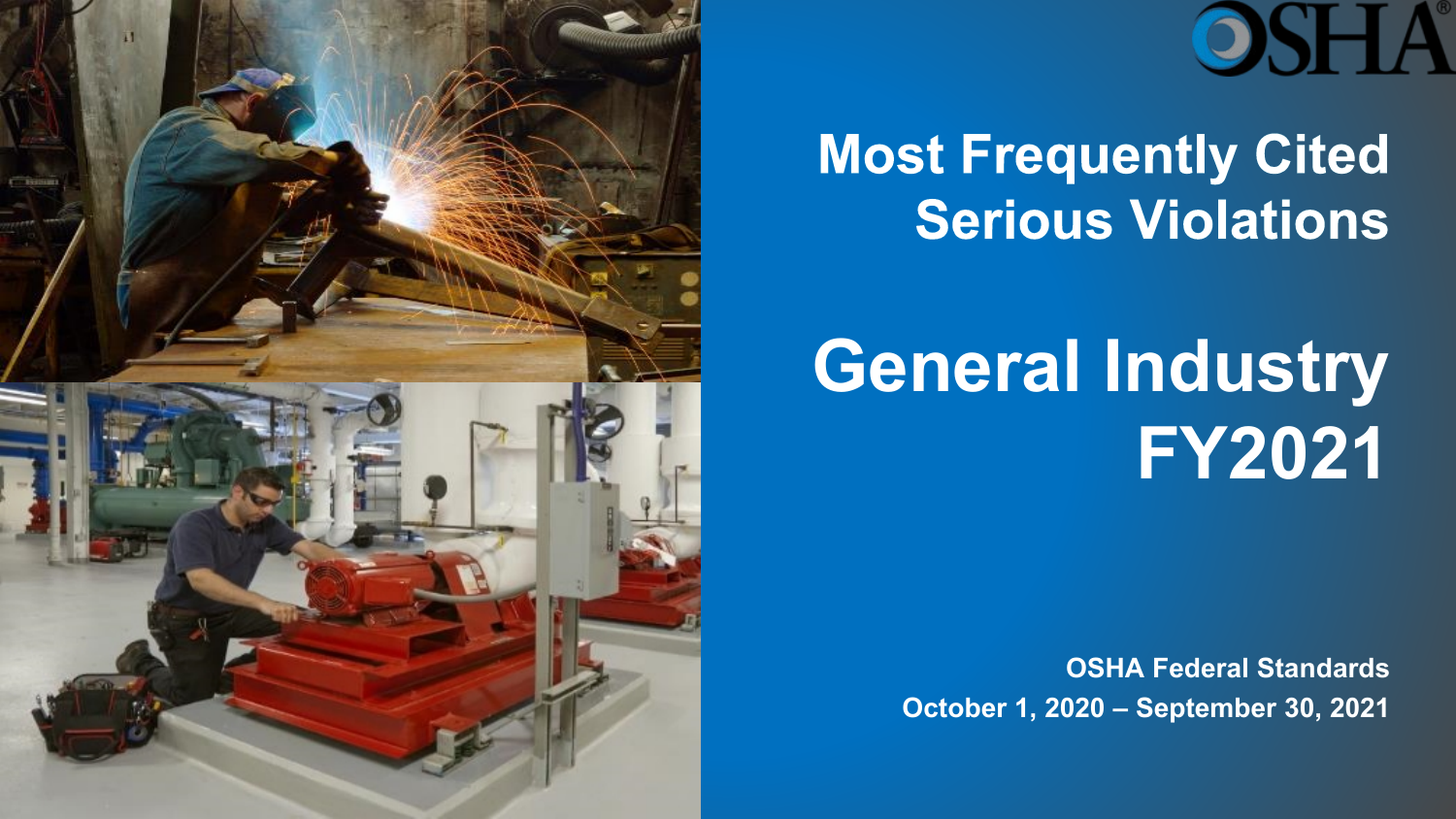#### **Most Frequently Cited Serious Violations in General Industry FY 2021**



**29 CFR 1910.**

161

コカ

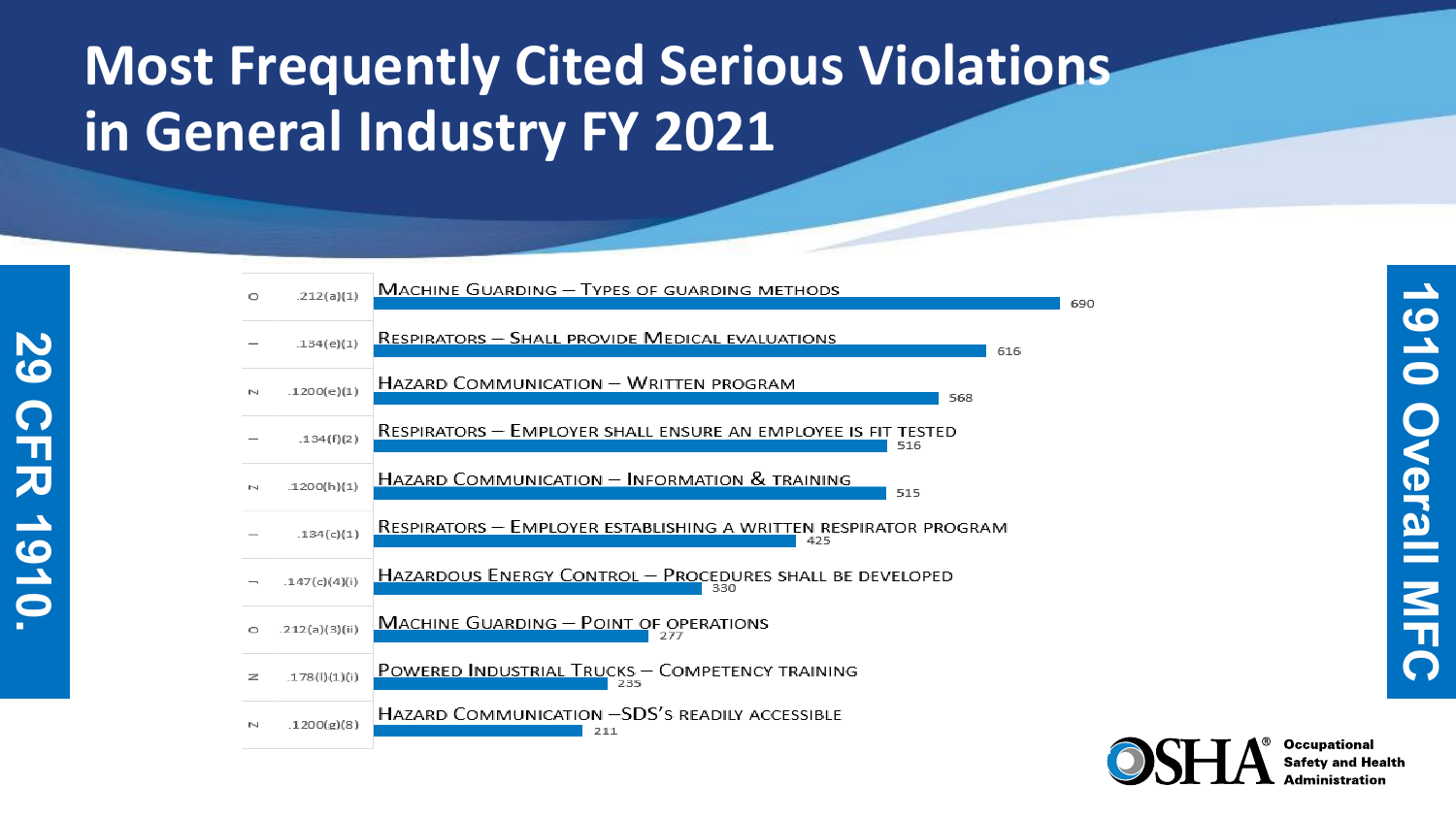## **Walking -Working Surfaces [1910.21 – .30]**

**29 CFR 1910.**

**CFR 1910** 

.28(b)(1)(i) FALL PROTECTION - UNPROTECTED SIDES & EDGES 201 **GENERAL - WALKING-WORKING SURFACES ARE KEPT CLEAN**  $.22(a)(1)$ 103 GENERAL - WALKING-WORKING SURFACES ARE KEPT FREE OF HAZARDS  $.22(a)(3)$ 70 .30(a)(1) TRAINING REQUIREMENTS - TRAINING FOR EMPLOYEES USING FALL PROTECTION 44 GENERAL - WORKROOM FLOOR KEPT IN A DRY CONDITION  $.22(a)(2)$ 36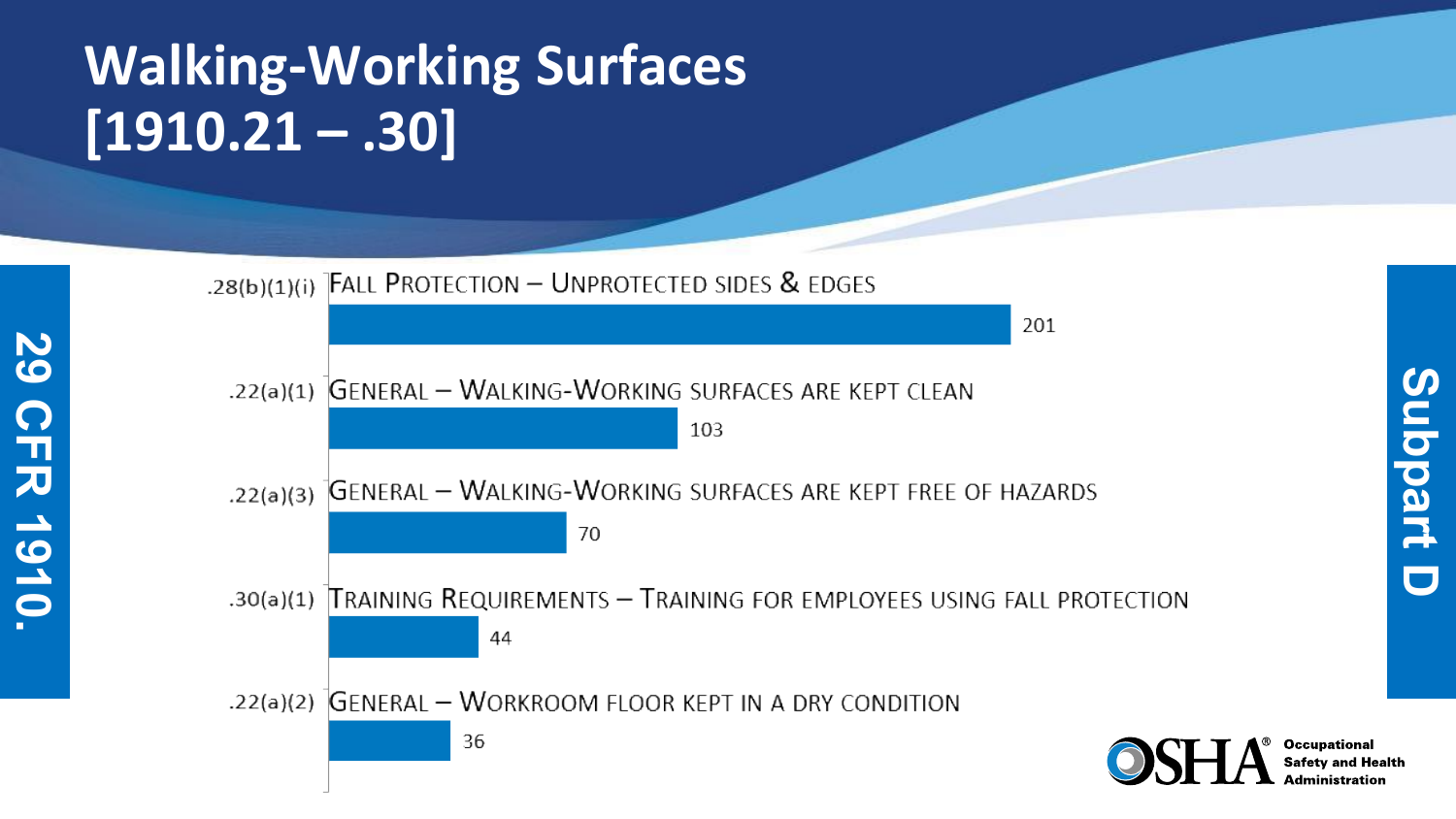## **Exit Routes & Emergency Planning [1910.33 – .39]**

**29 CFR 1910.**

**CFR 1910** 

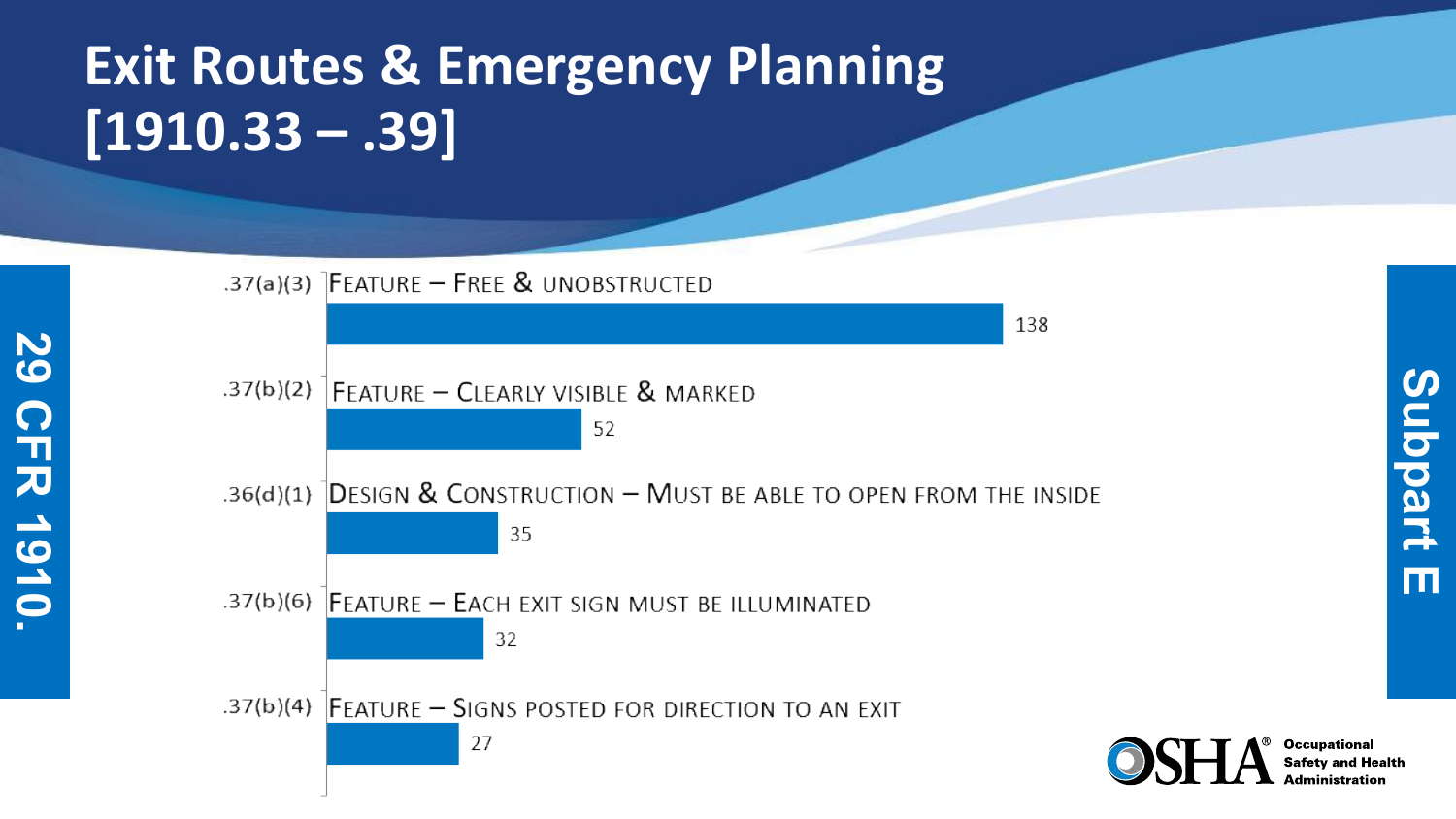## **Powered Platforms, Manlifts, & Vehicle-Mounted Work Platforms [1910.66 – .68]**

**29 CFR 1910.**

**CFR 1910** 

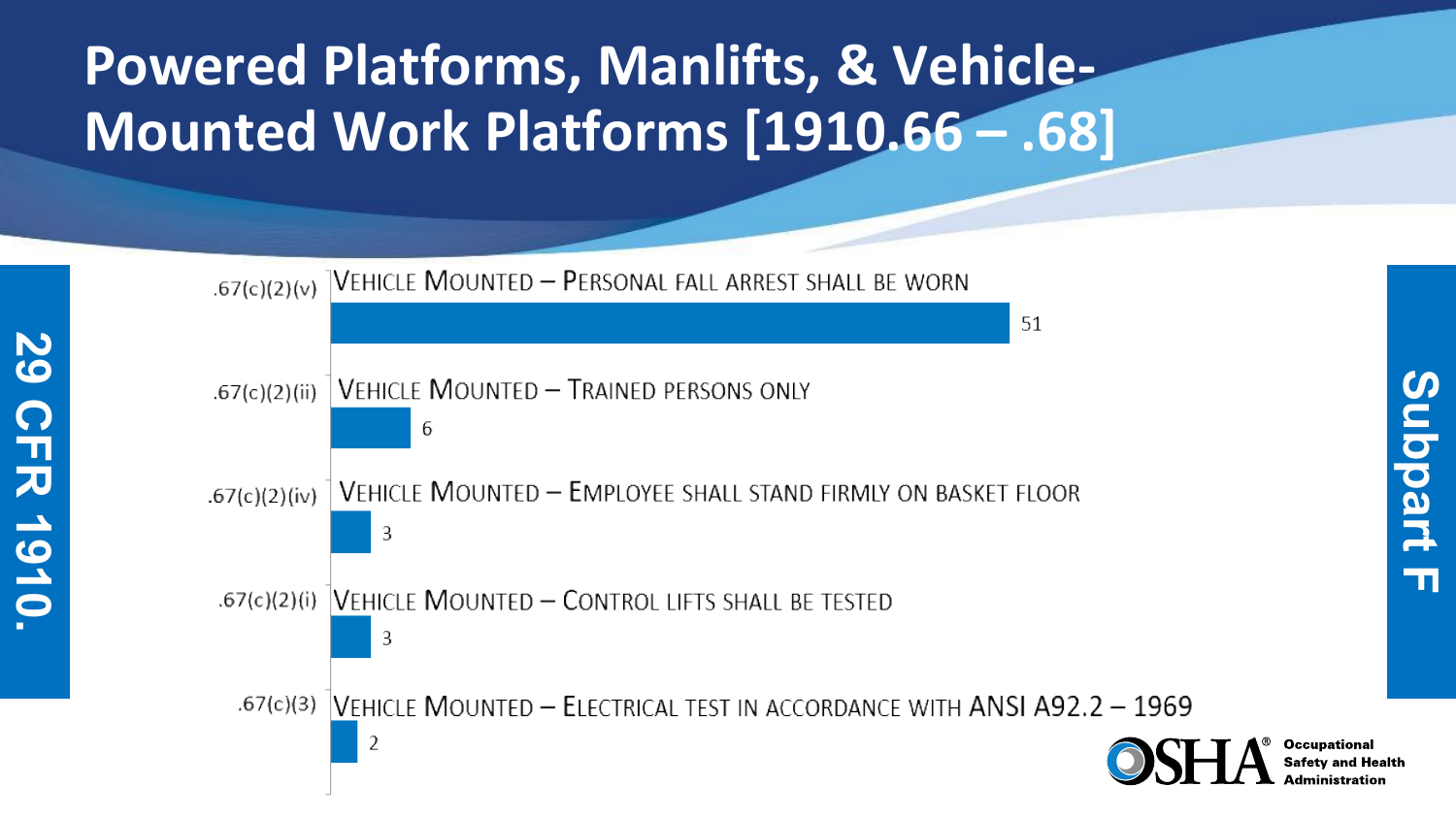#### **Occupational Health & Environmental Control [1910.94 – .98]**

**29 CFR 1910.**

**CFR 1910** 

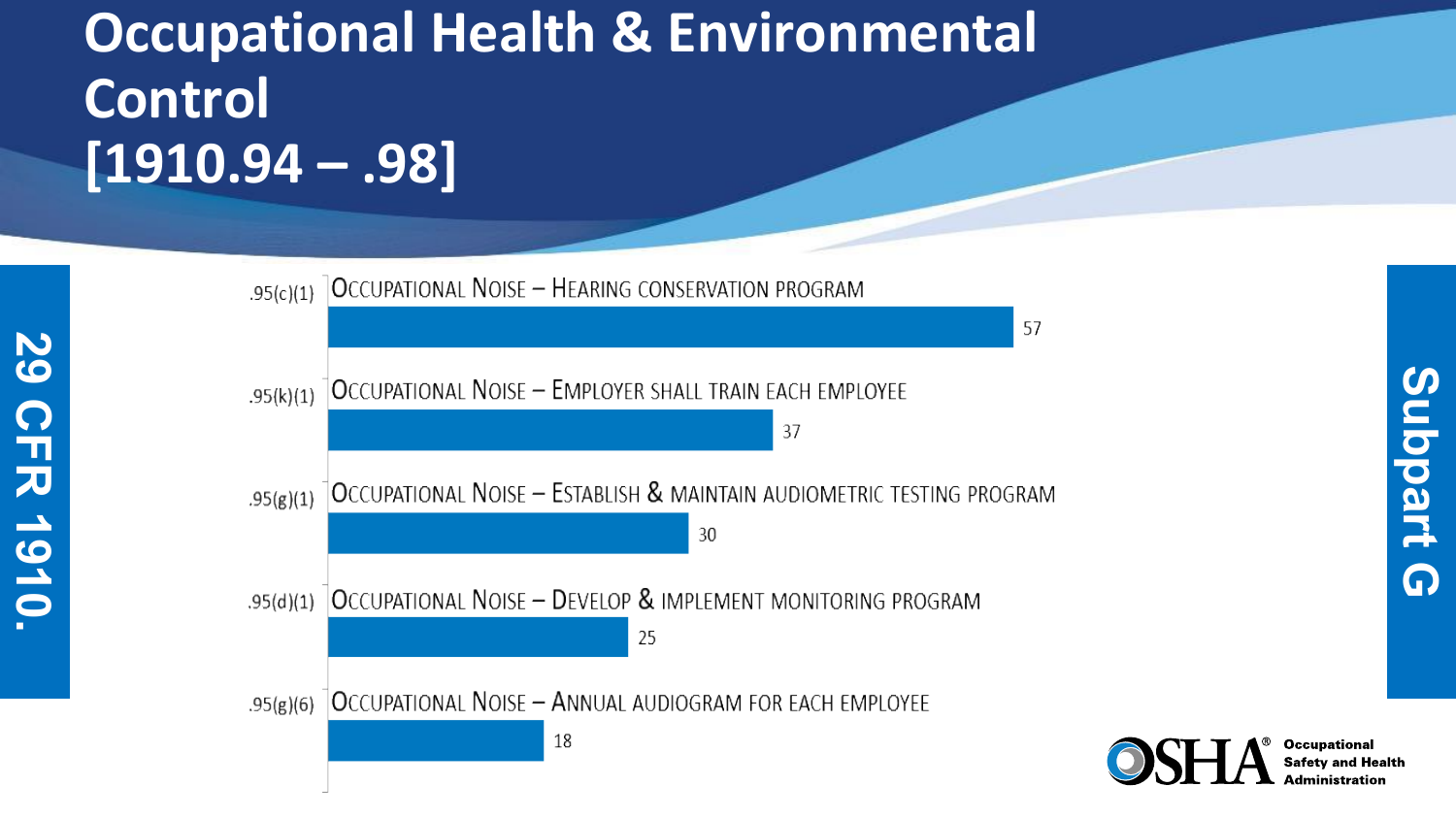## **Hazardous Materials [1910.101 – .126]**

**29 CFR 1910.**

**CFR 1910** 

82



Occupational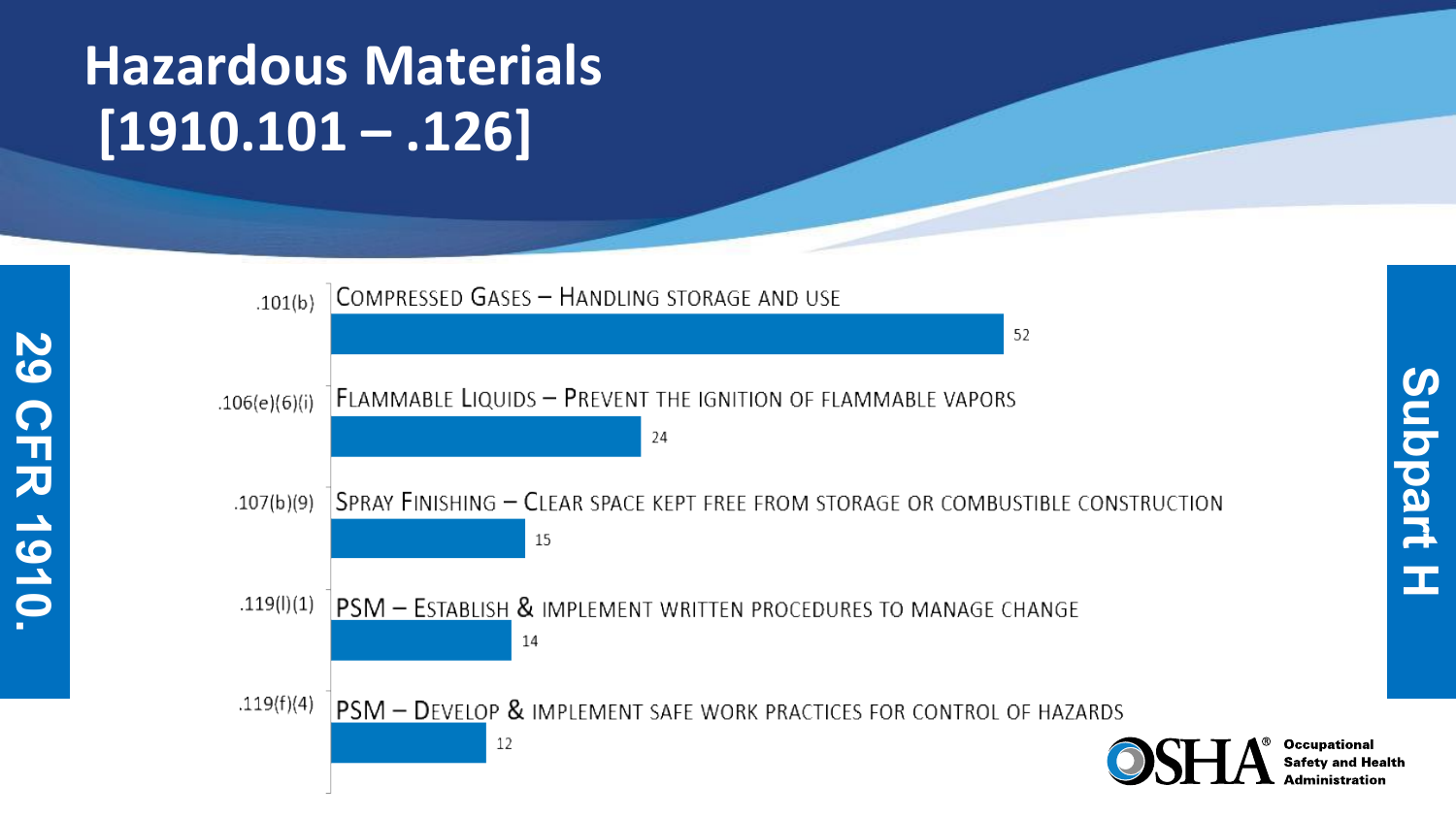## **Personal Protective Equipment [1910.132 – .138]**

**29 CFR 1910.**

**CFR 1910** 

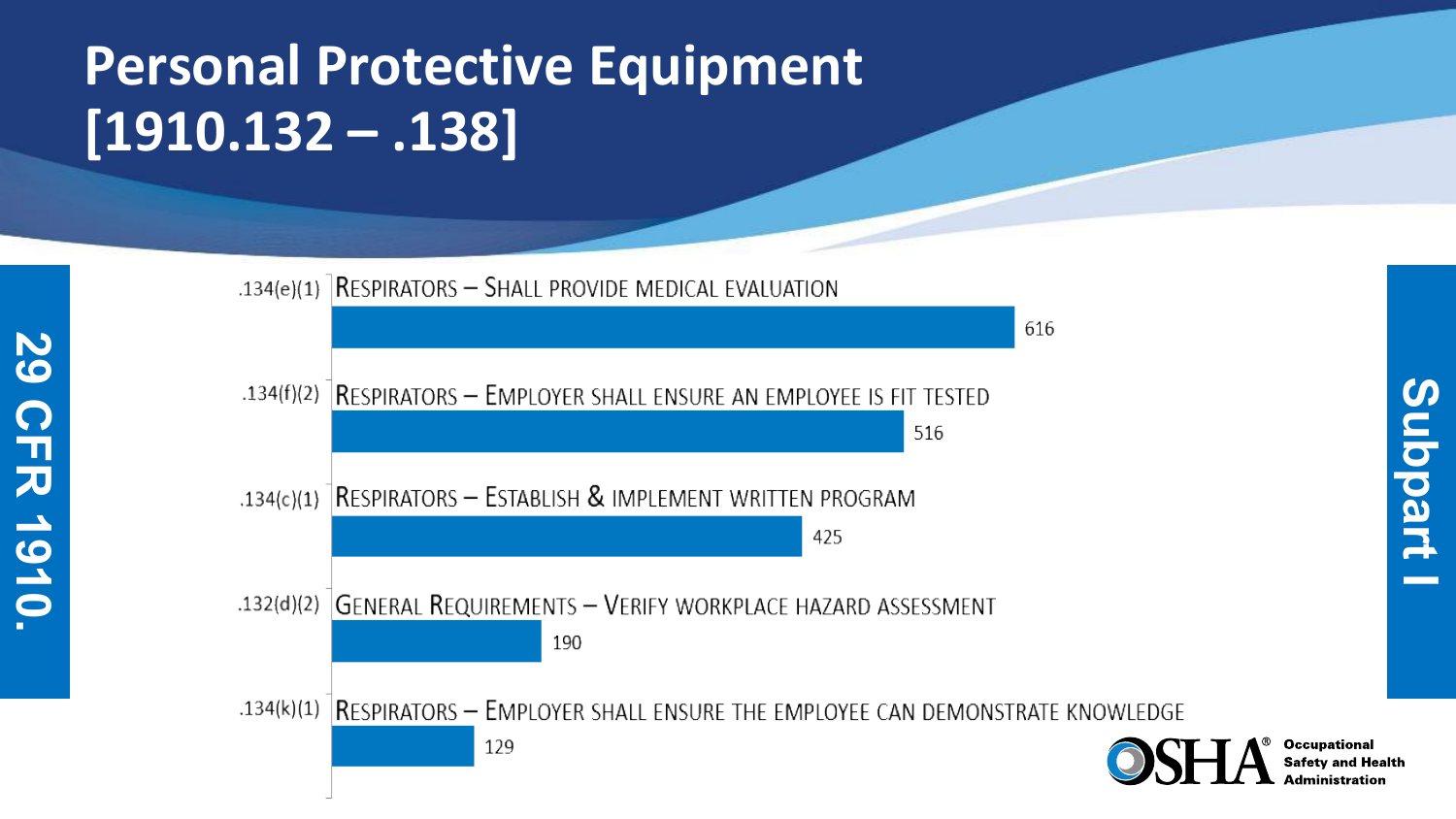## **General Environment Controls [1910.141 – .147]**

**29 CFR 1910.**

**CFR 1910** 

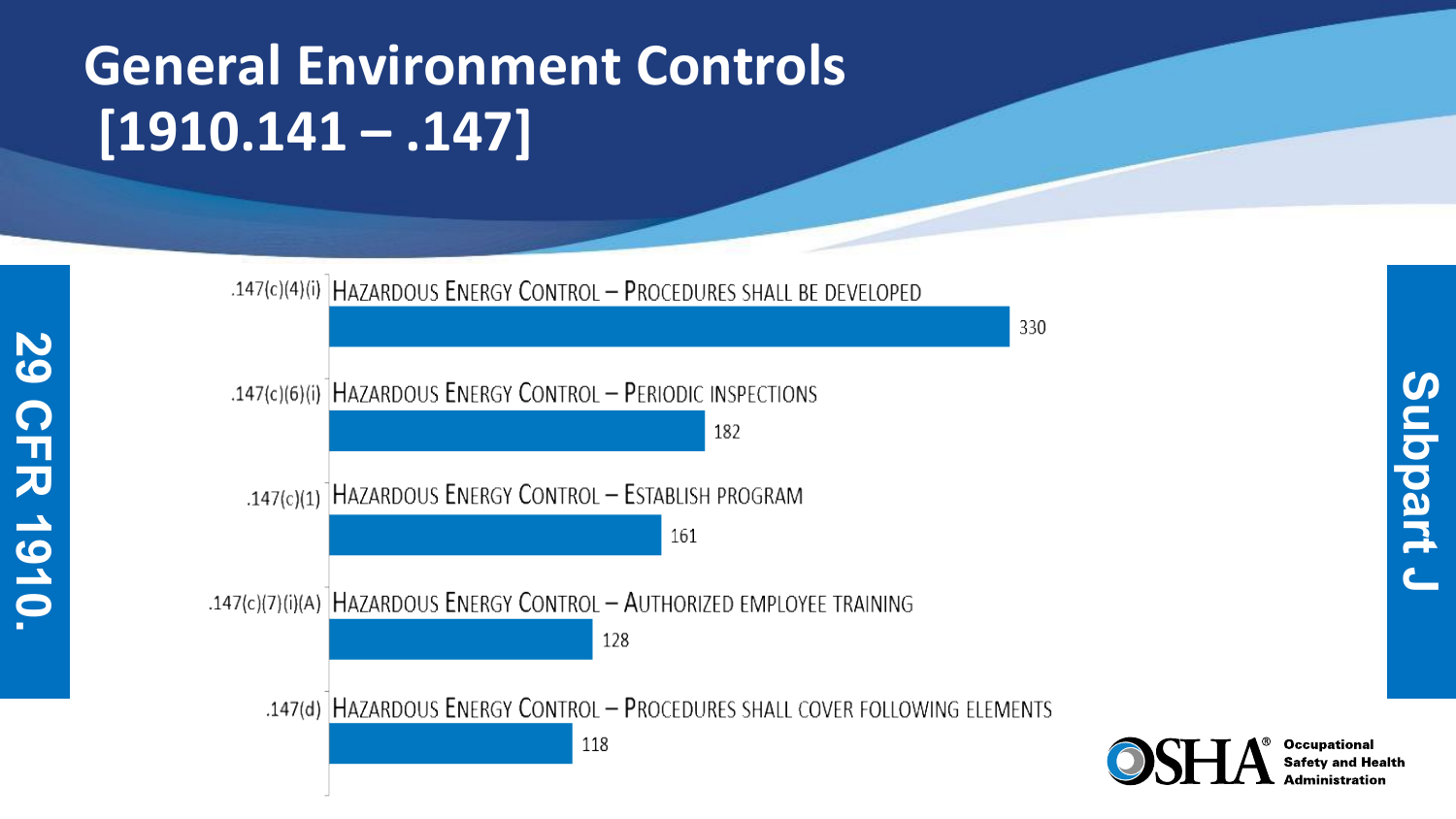## **Medical & First Aid [1910.151 –.152]**



**Occupational** 

**Subpart K**

天

ubpart

 $\boldsymbol{\omega}$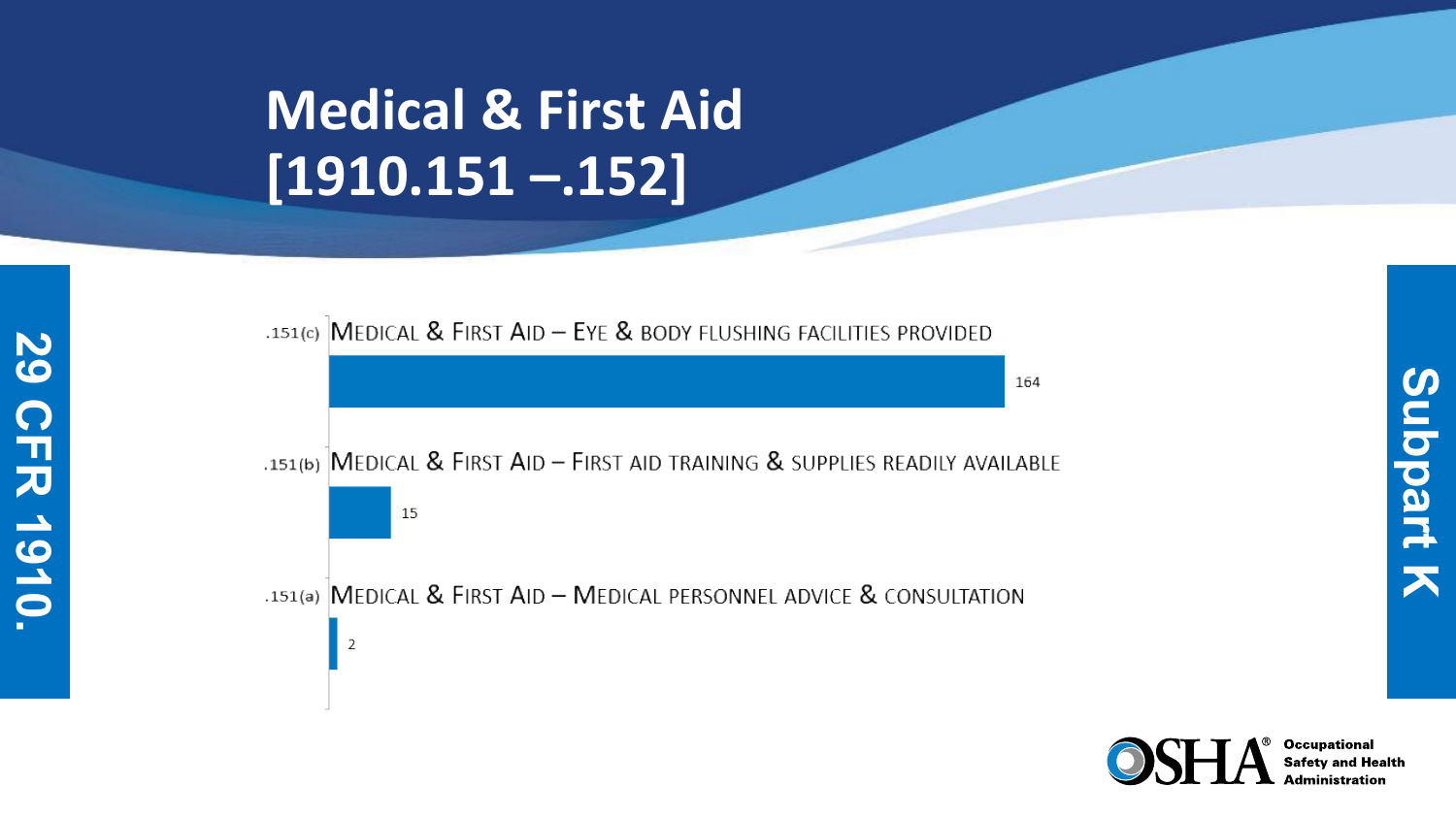#### **Fire Protection [1910.155 – .165]**

**29 CFR 1910.**

**CFR 1910** 

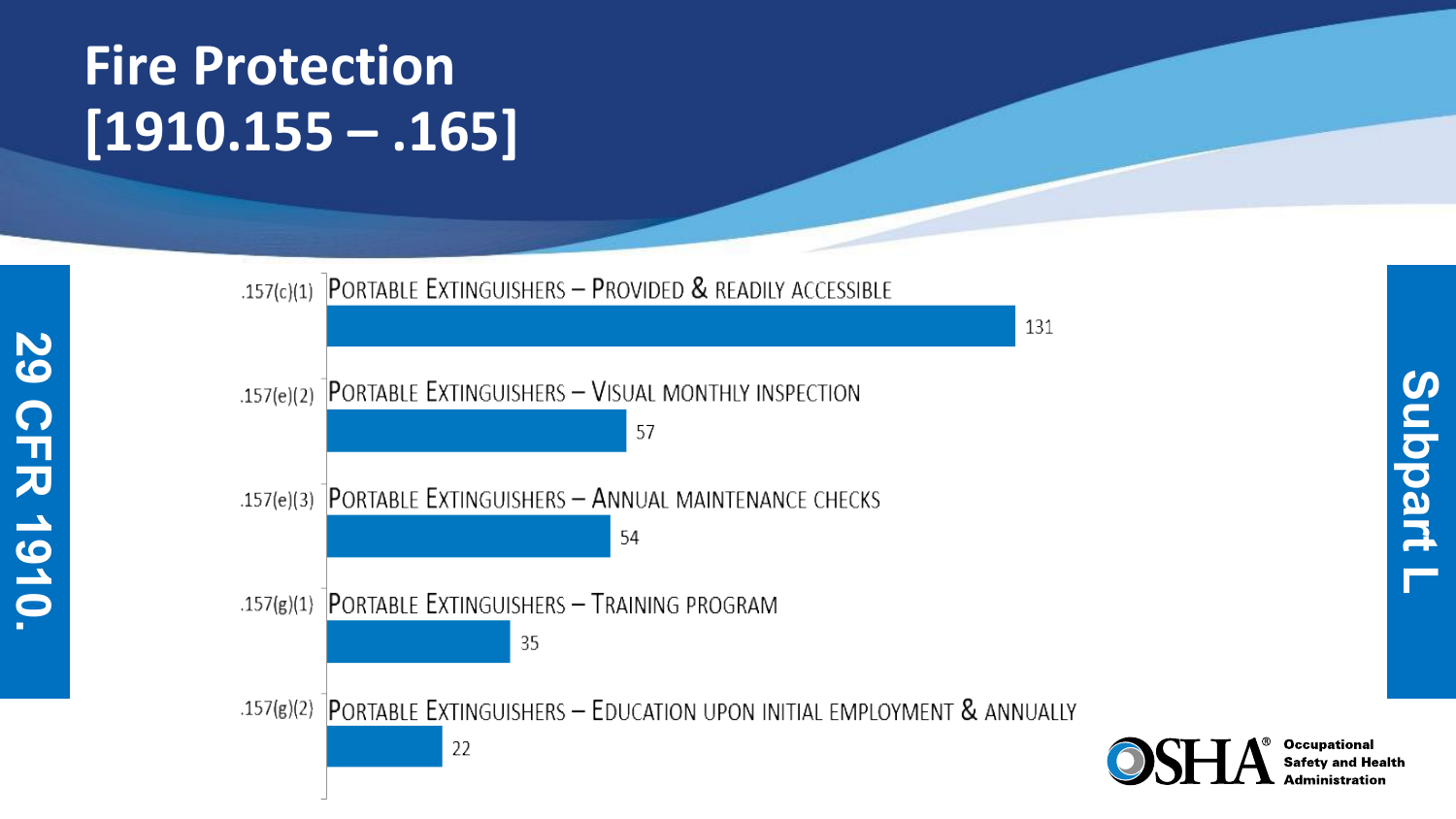## **Compressed Gas & Compressed Air Equipment [1910.166 – .169]**





**Subpart M**

K

ubpart

 $\boldsymbol{\omega}$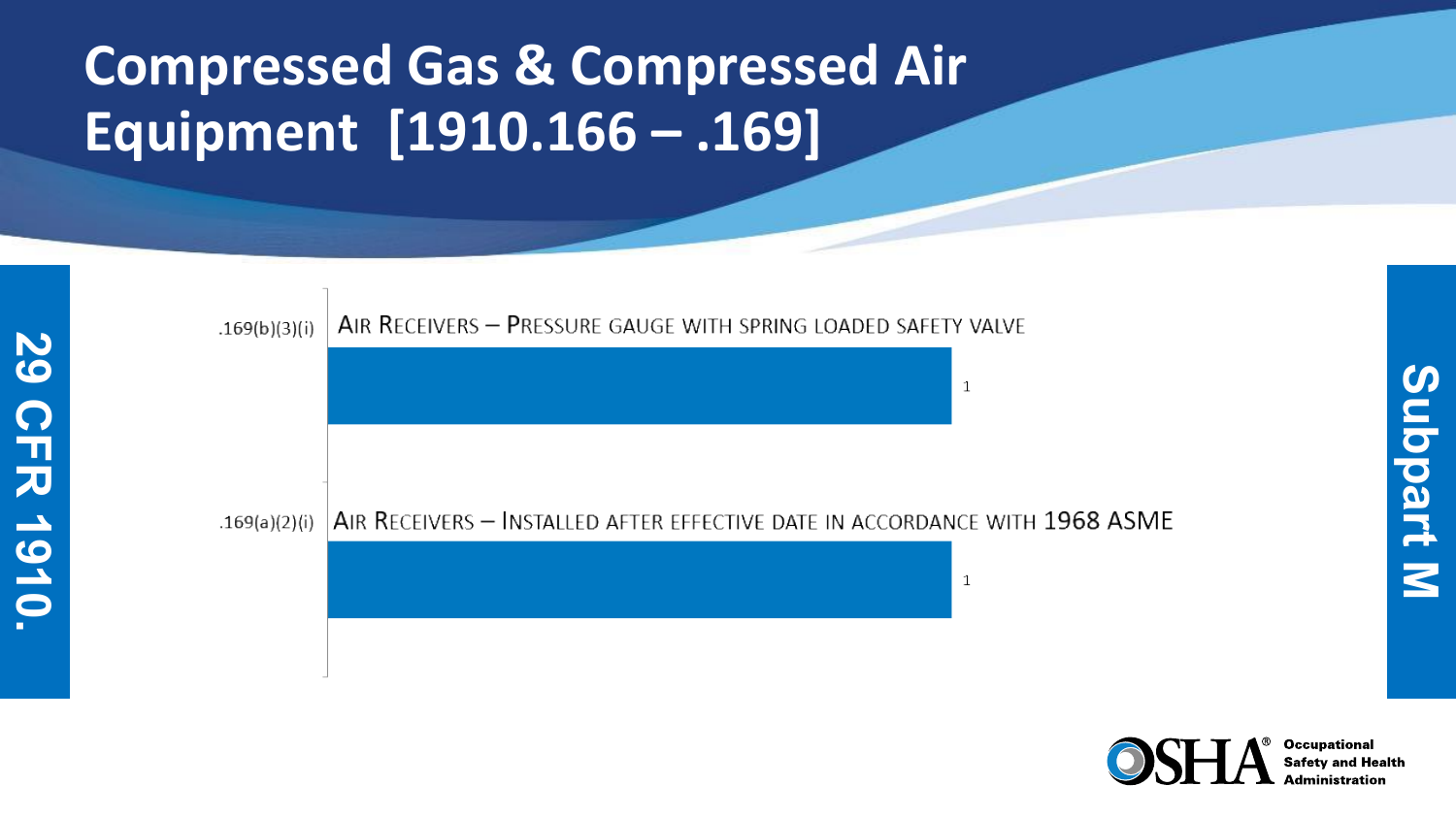## **Materials Handling & Storage [1910.176 – .184]**

**29 CFR 1910.**

**CFR 1910** 

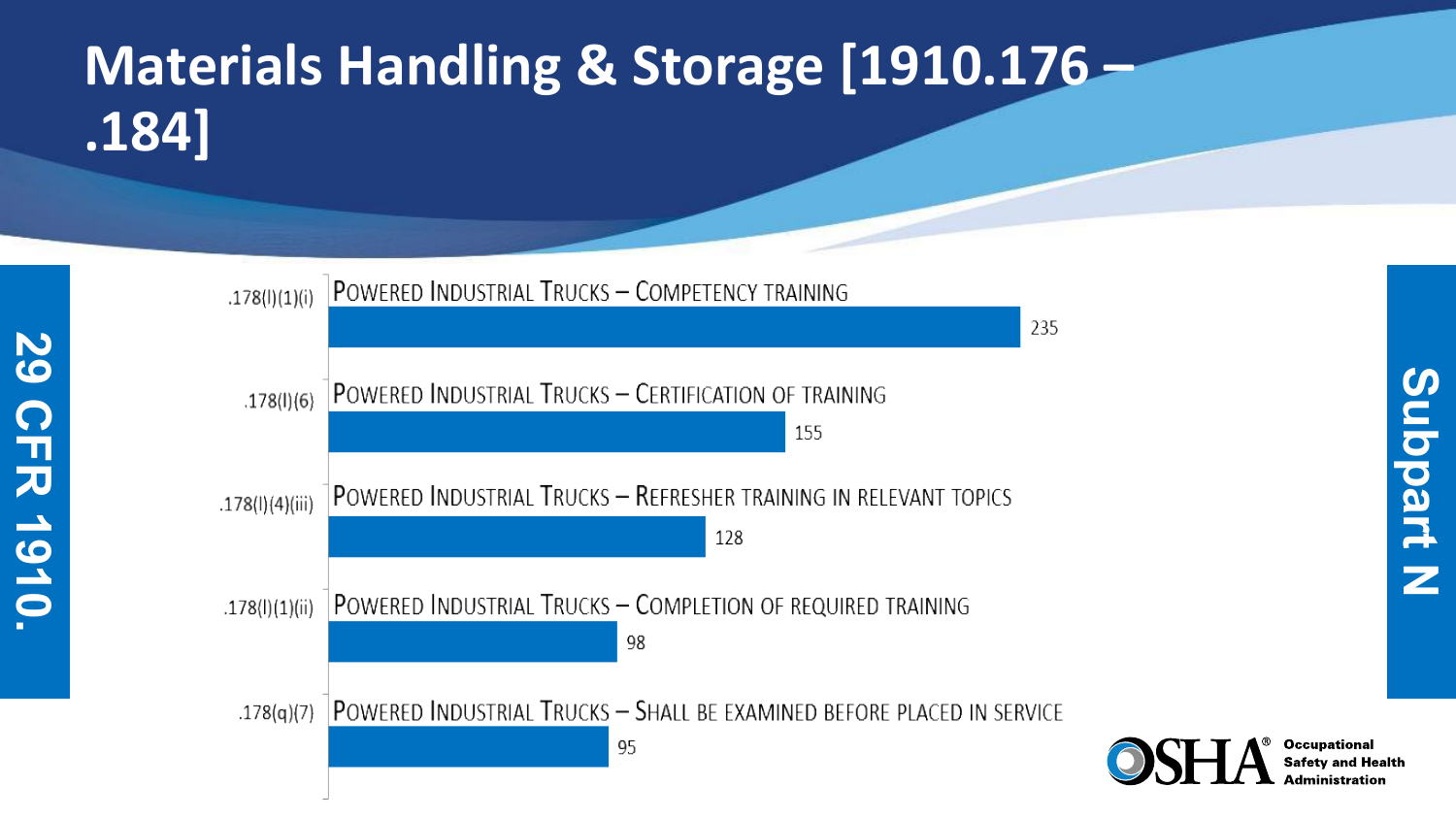## **Machinery & Machine Guarding [1910.211 – .219]**

**29 CFR 1910.**

**CFR 1910** 



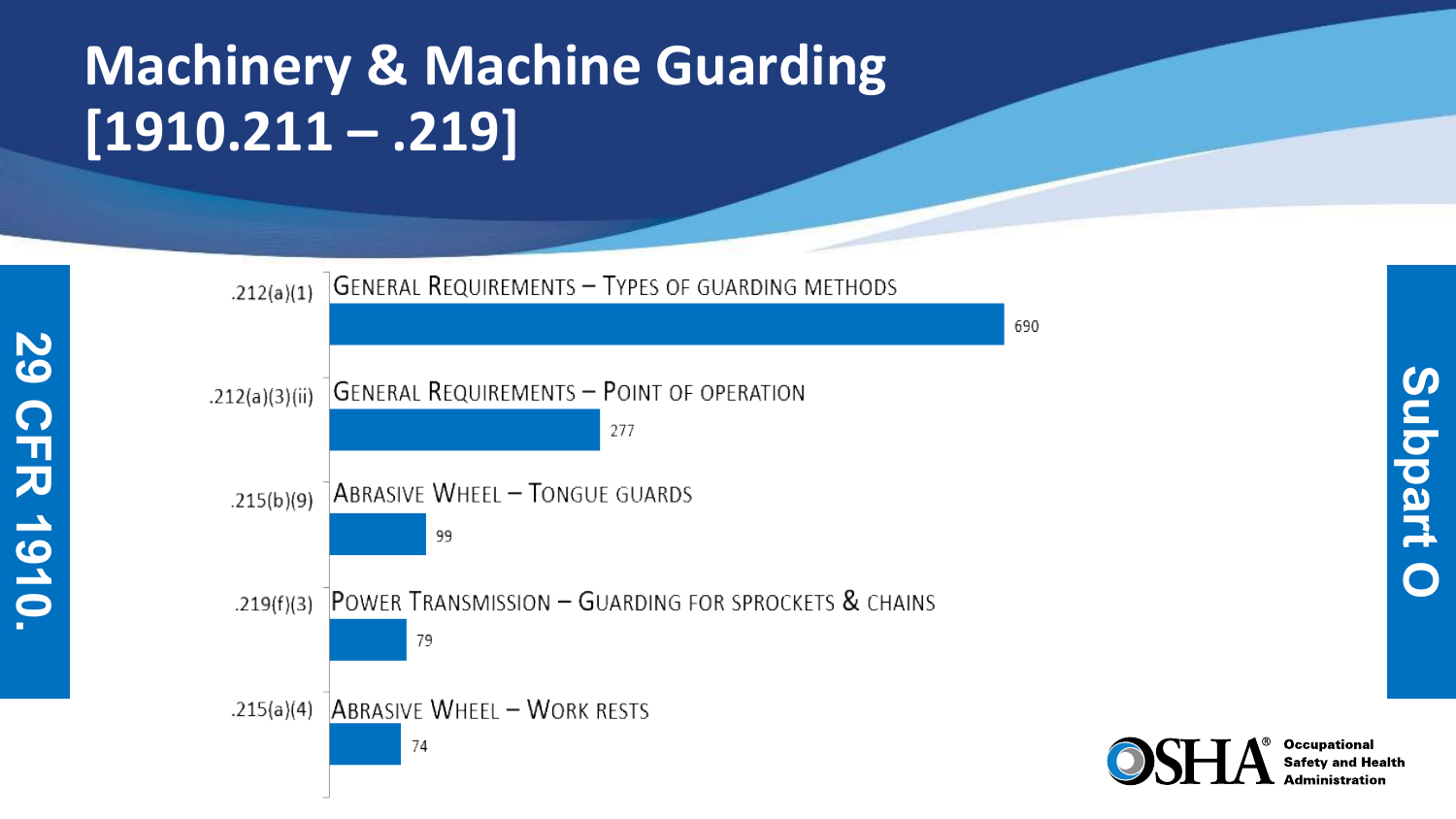#### **Hand & Portable Powered Tools & Other Hand-Held Equipment [1910.241 – .244]**

**29 CFR 1910.**

**CFR 1910** 

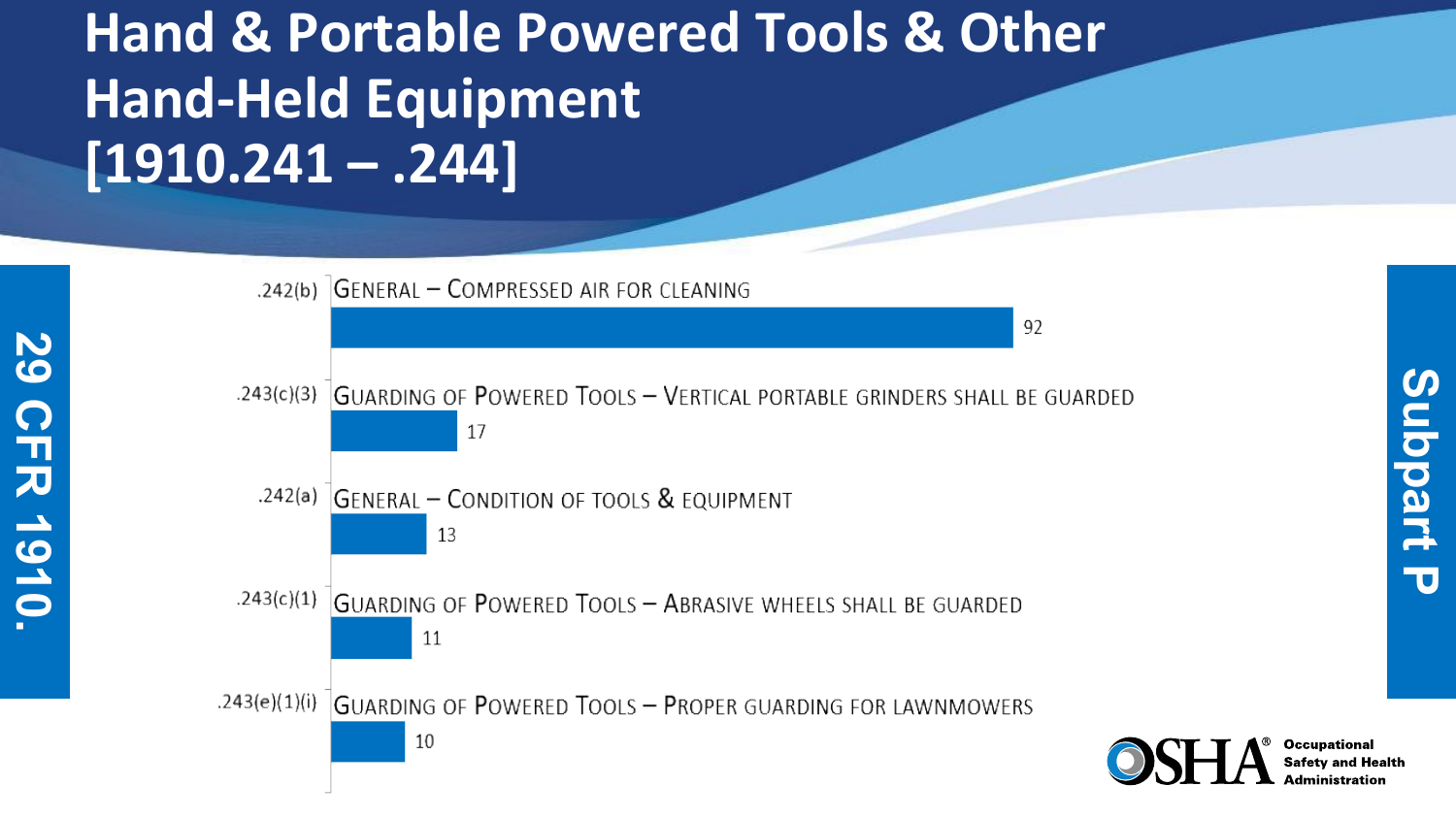## **Welding, Cutting, & Brazing [1910.251 – .255]**

**29 CFR 1910.**

**CFR 1910** 

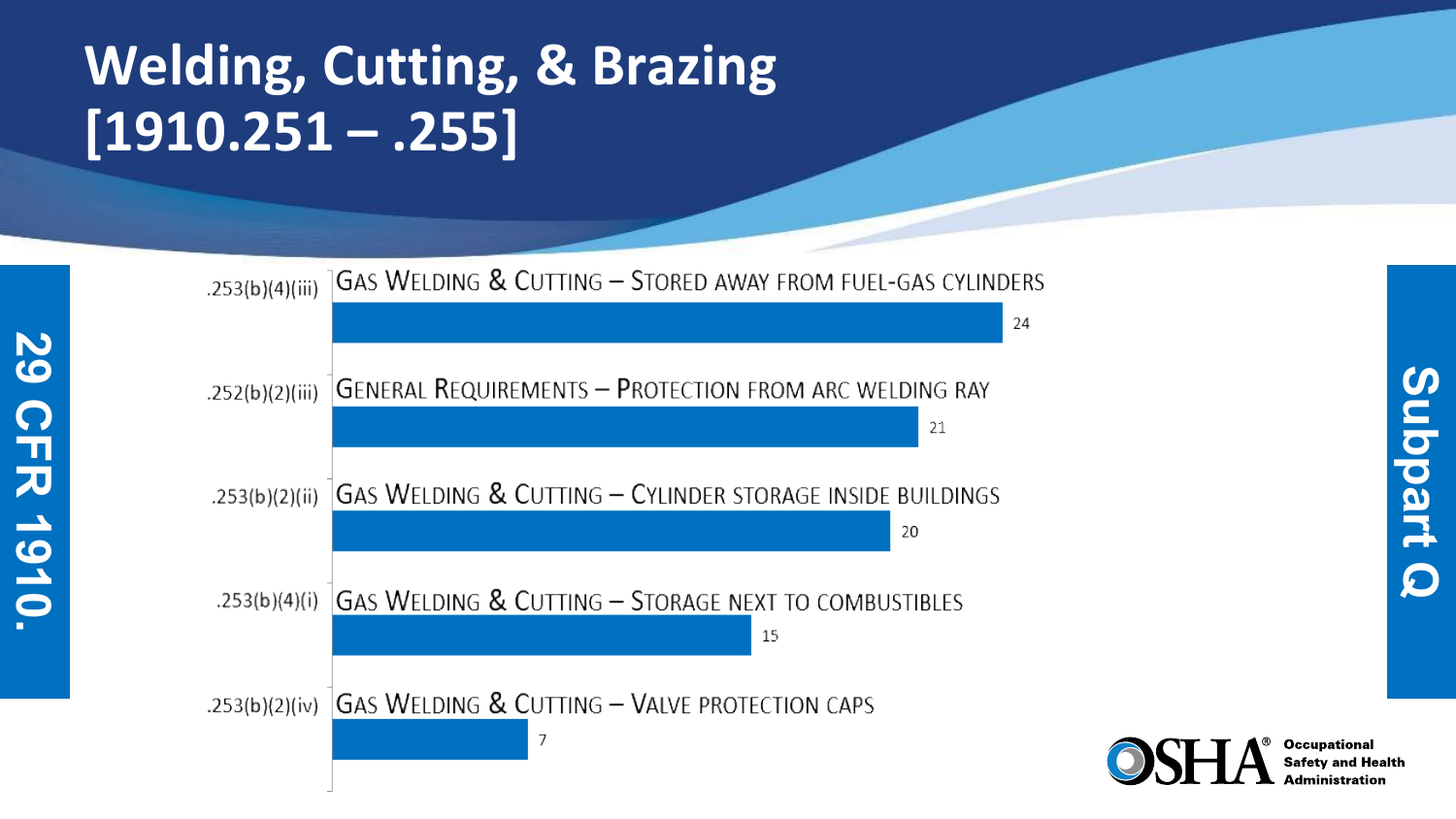## **Special Industries [1910.261 – .272]**

**29 CFR 1910.**

**CFR 1910** 

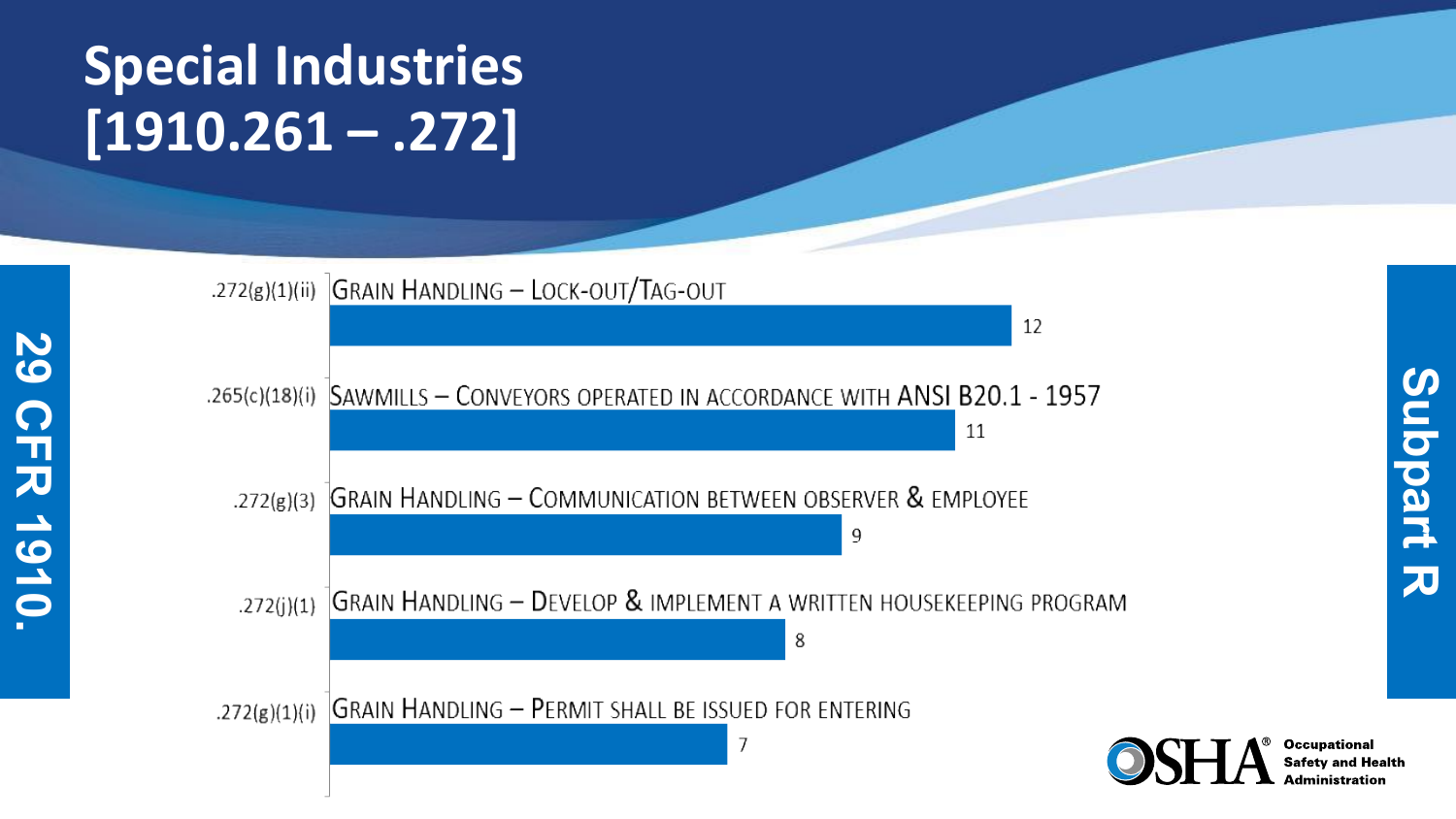## **Electrical [1910.301 – .399]**

**29 CFR 1910.**

**CFR 1910** 

67



Occupational

Administration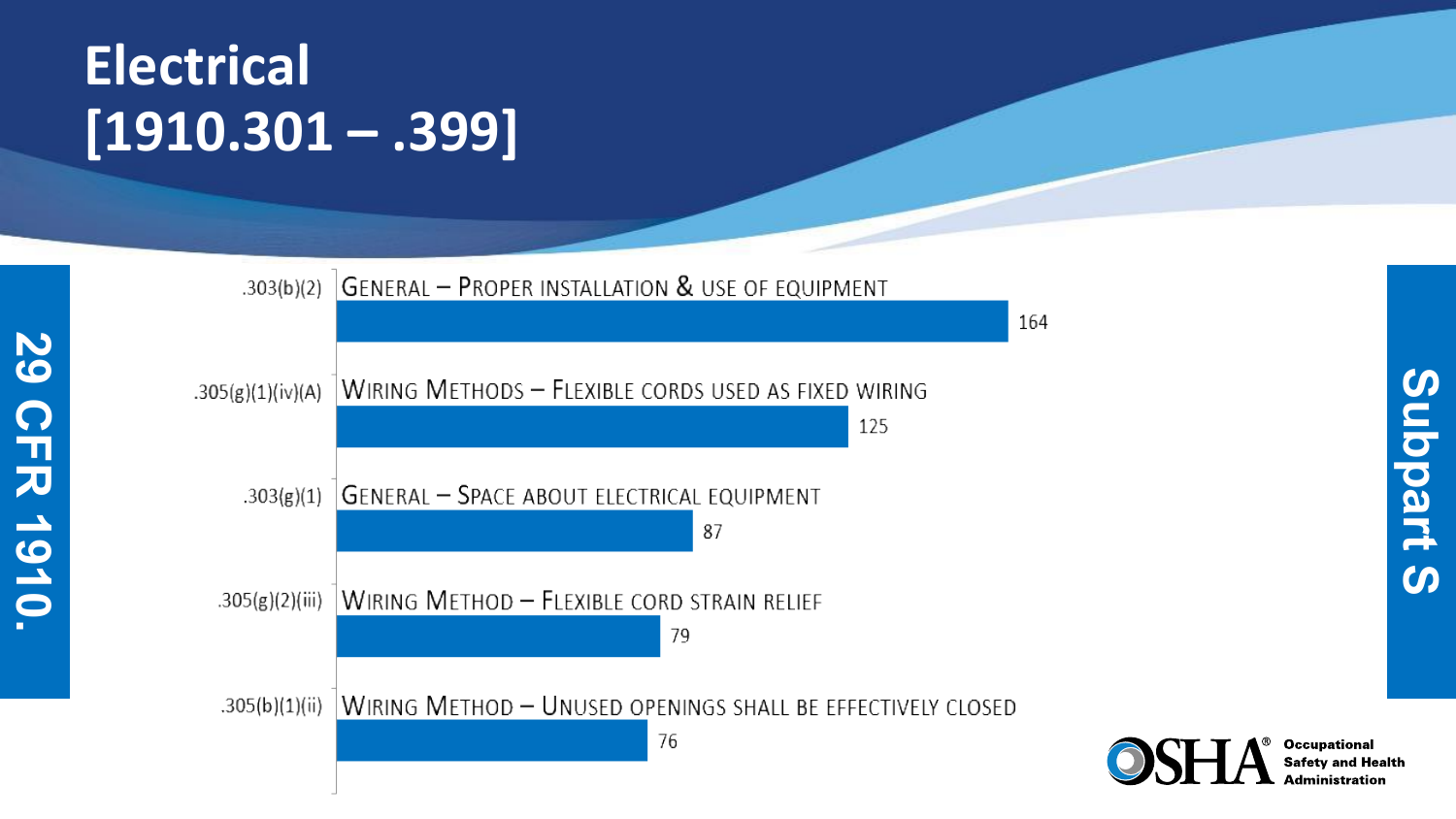## **Commercial Diving Operations [1910.401 – .440]**

**29 CFR 1910.**

**CFR 1910** 

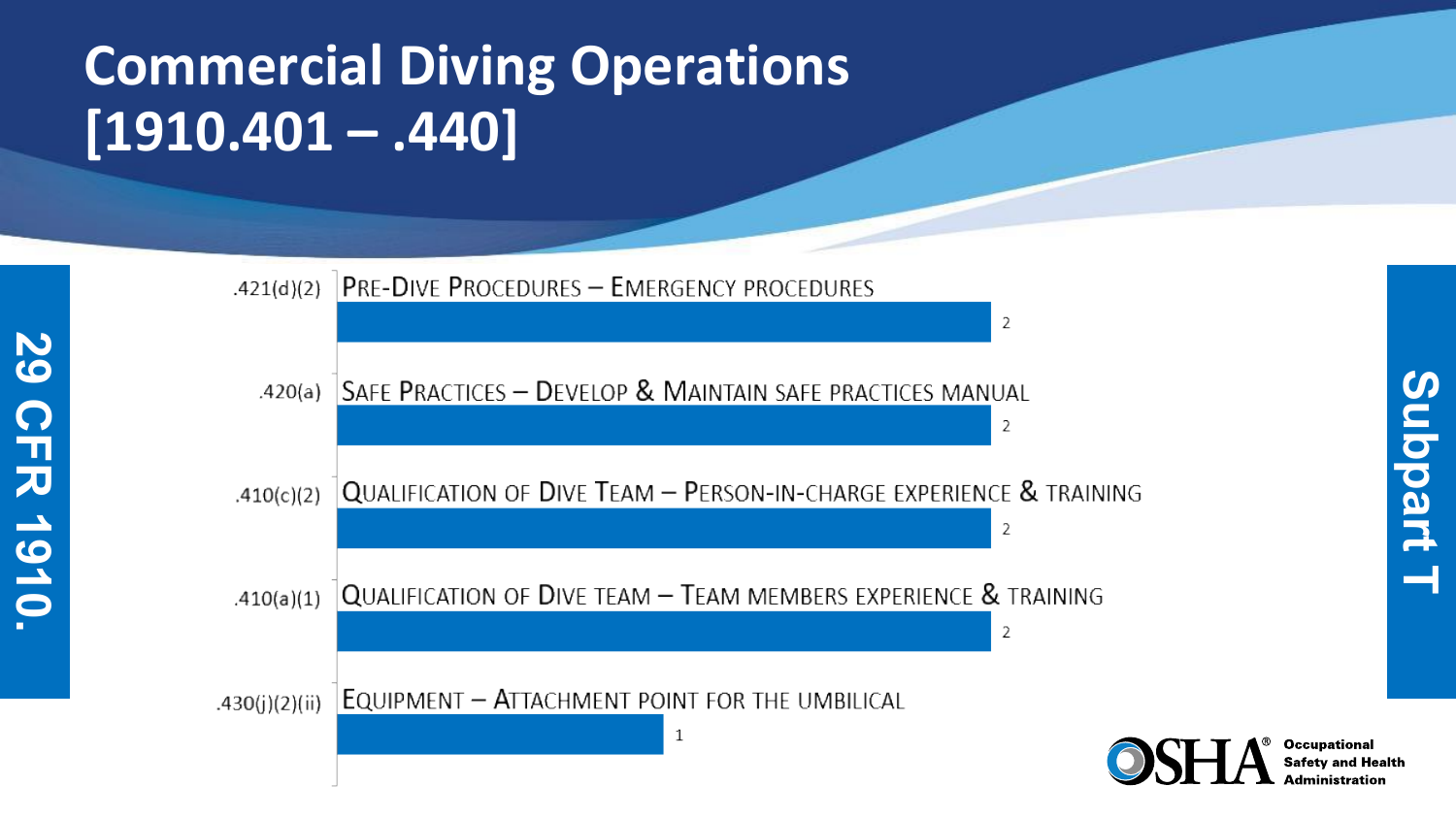#### **COVID -19 [1910.501 – .510]**